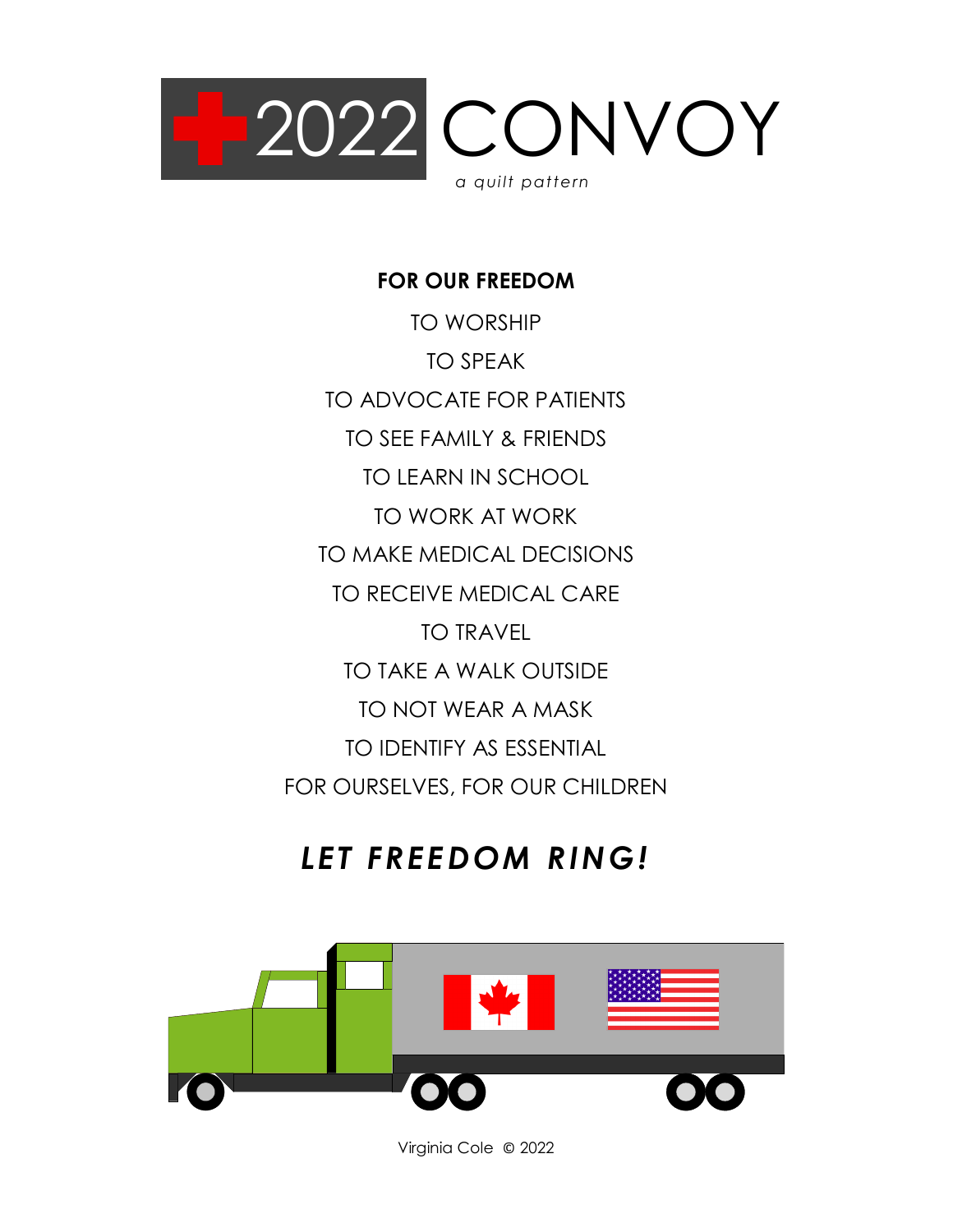

#### **TRUCK #1**  $9'' \times 12''/6'' \times 8''$

#### **Pattern Notes:**

- There will be 4 trucks, 4 trailers (all interchangeable), 1 road block and a few settings. Truck & trailer together measure large 9" x 32"/small 6" x 22".
- Regular piecing, paper piecing and applique are used.
- Sections without measurements are paper pieced with more paper piecing in the small version.
- Use a  $\frac{1}{4}$ " seam allowance and press as desired.



## **Section 2**





### SEW:

- 1. Paper piece **Section 1**.
- 2. Paper piece window area of **Section 2**. Using measurements on the appropriate section diagram, add the white and green rectangles to complete section 2.
- 3. **Section 3** large version is regularly pieced while the small version is paper pieced. The section is broken down for the large version in the diagram with the measurements on the next page. Large version  $4\frac{1}{2}$ " x 7  $\frac{1}{2}$ "
- 4. **Section 4** large version is regularly pieced while the small version is paper pieced. Large version  $2 \frac{1}{2}$ " x 12 $\frac{1}{2}$ ".
- 5. Use preferred applique method to add tires after section is pieced.
- 6. Sew sections 1-3 together and add section 4 to the bottom to complete truck block.

**(O)** @virginiaquilts + Virginia Cole © 2022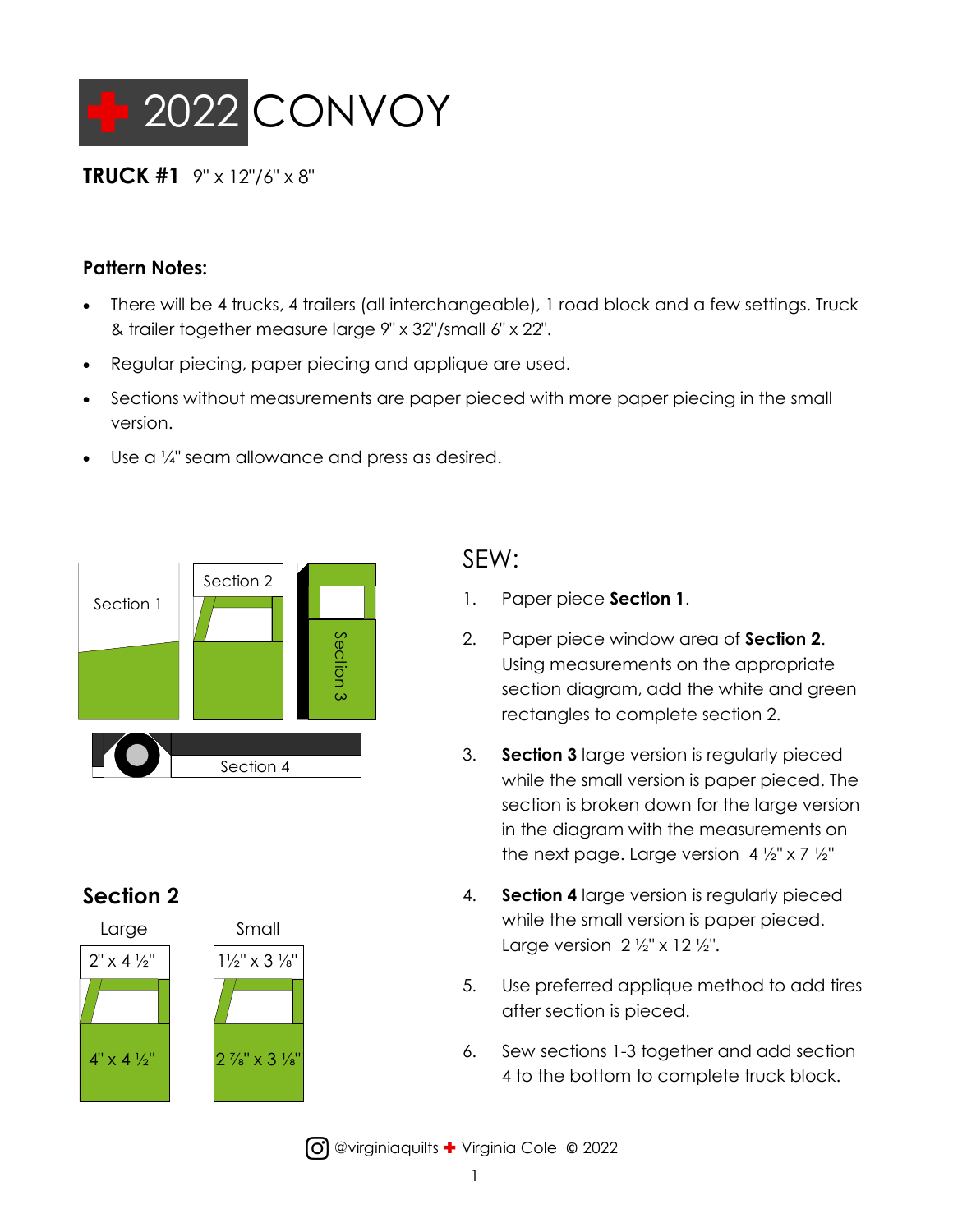### **Section 3**





| CUT:              |                | LARGE                                     | SMALL         |
|-------------------|----------------|-------------------------------------------|---------------|
| Dark Grey         | $\overline{A}$ | $1 \circ 2$ " x 1"                        | paper piece   |
|                   | B              | $1 @ 1 \frac{1}{2}$ " x 9"                |               |
|                   | C              | $2@1\frac{1}{2}"$ x 1 $\frac{1}{2}"$      |               |
| <b>Black</b>      |                | 1 Tire                                    | 1 Tire        |
| <b>Light Grey</b> |                | 1 Inside tire                             | 1 Inside tire |
| White             | D.             | $1 @ 2 \frac{1}{2}$ " x 3 $\frac{1}{2}$ " | paper piece   |
|                   | E              | $1 @ 1 \frac{1}{2}$ " x 9"                |               |
|                   | F              | $1 @ 1" \times 1"$                        |               |

@virginiaquilts Virginia Cole © 2022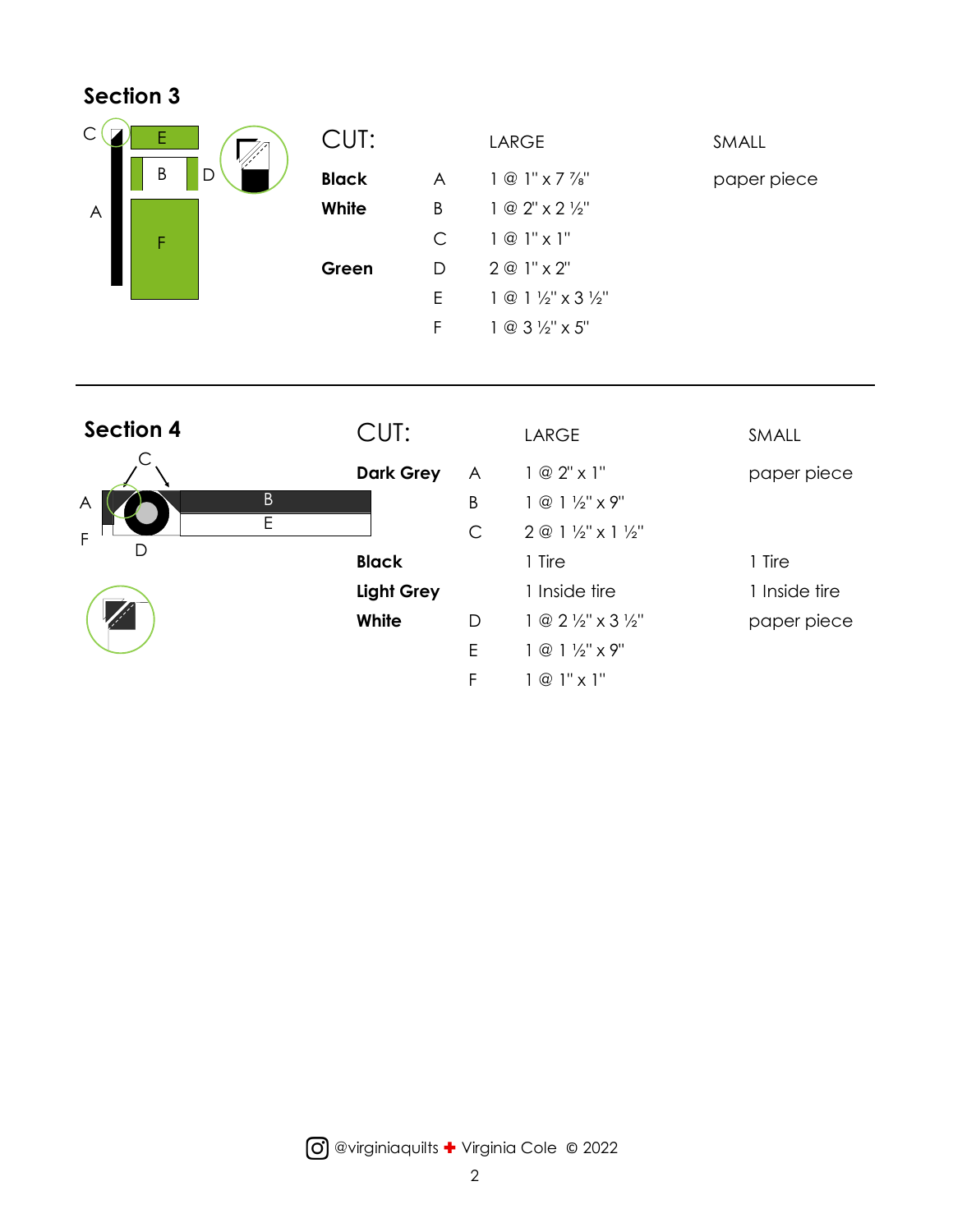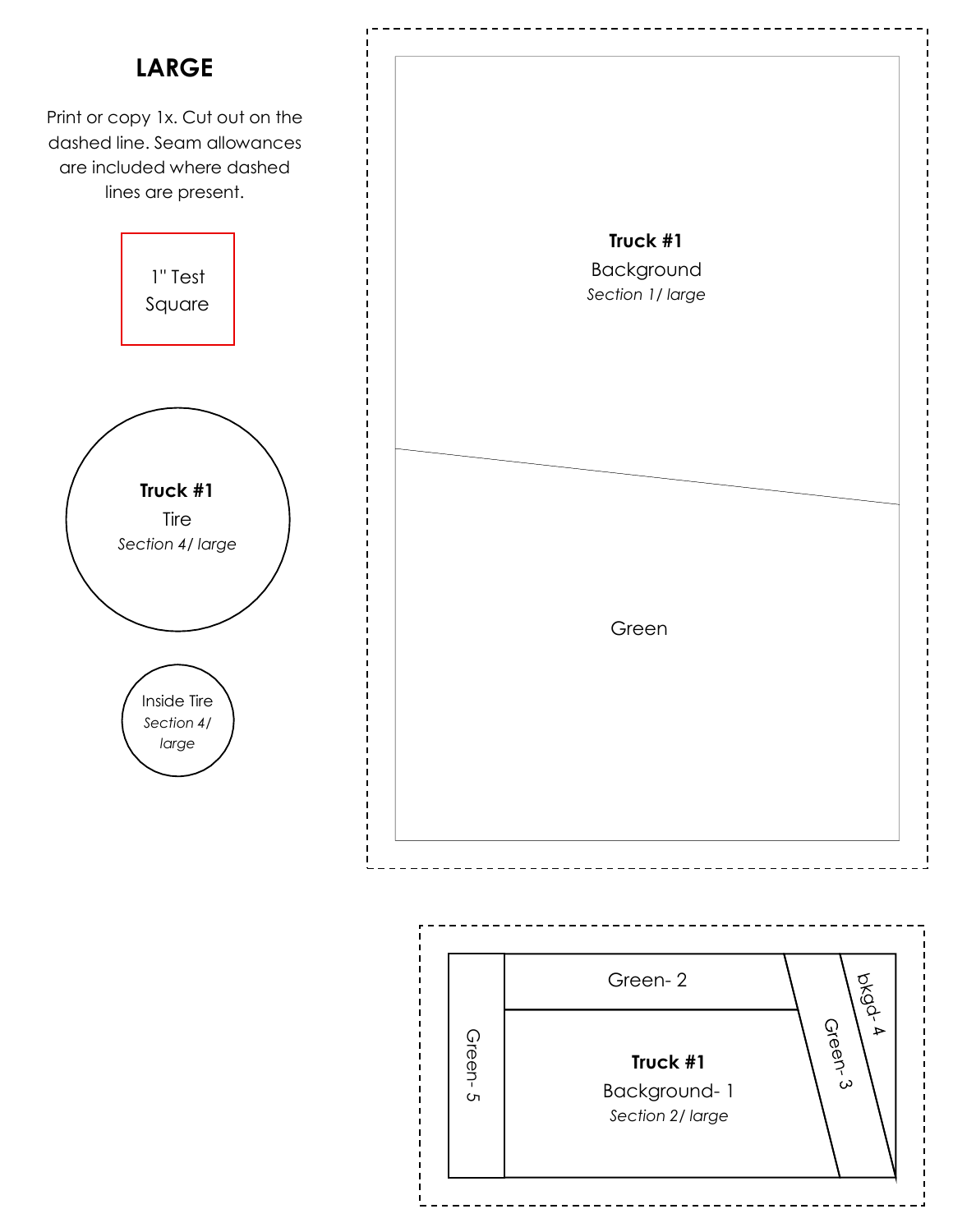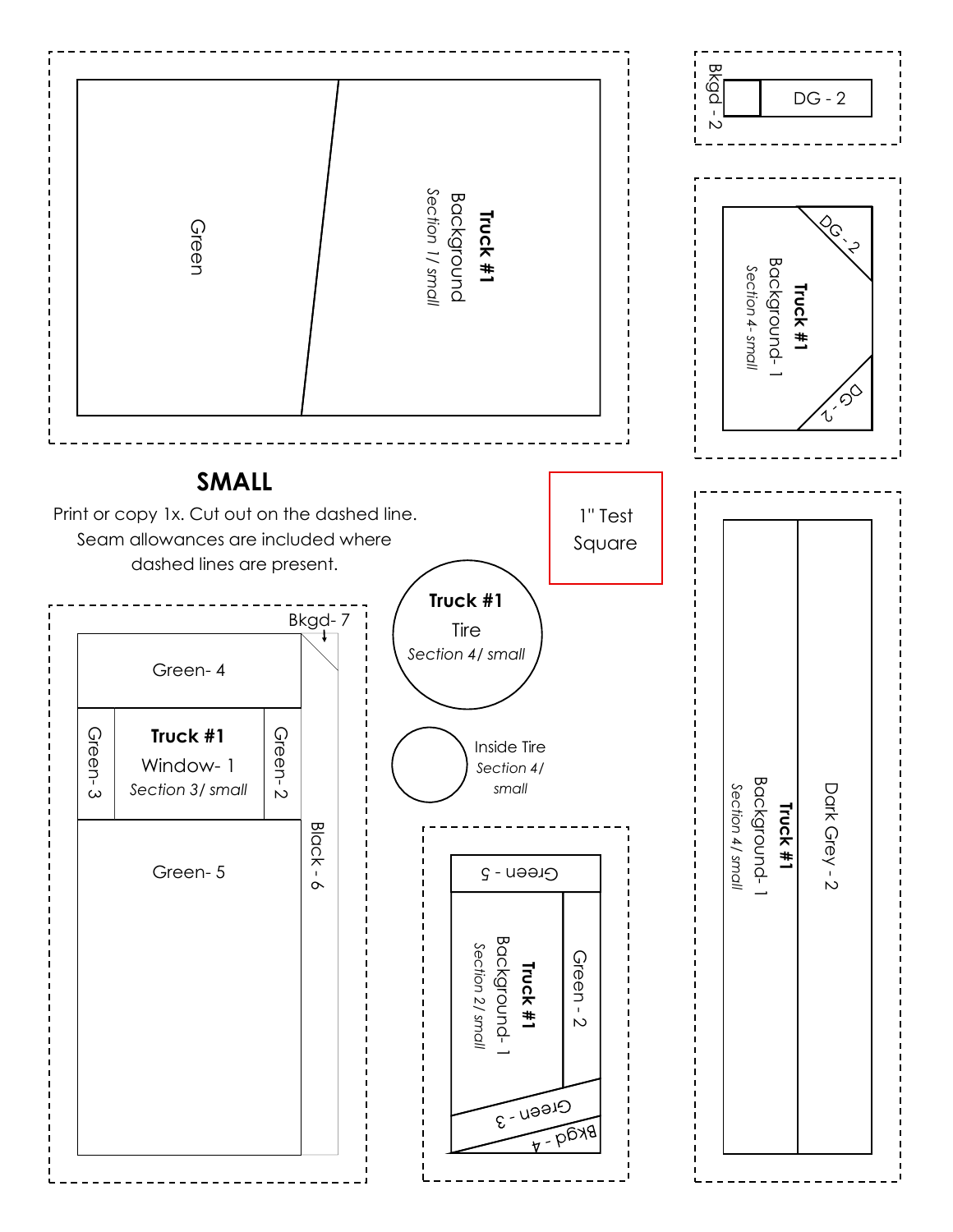

#### **TRAILER #1**  $9'' \times 20''/6'' \times 14''$

|               | Section 1 |           |
|---------------|-----------|-----------|
|               |           |           |
| $\frac{V}{4}$ | Section 2 | $\bigcup$ |

| <b>Section 1</b> | CUT:              | <b>LARGE</b>                                          | SMALL                                      |
|------------------|-------------------|-------------------------------------------------------|--------------------------------------------|
|                  | <b>Dark Grey</b>  | $1 @ 1 \frac{1}{2}$ " x 21 $\frac{1}{2}$ "            | $1 @ 1 \frac{1}{8}$ x 14 $\frac{1}{2}$ "   |
|                  | <b>Blue</b>       | $1 @ 1 \frac{1}{2}$ " x 21 $\frac{1}{2}$ "            | $1 @ 4 \frac{1}{2}$ " x 14 $\frac{1}{2}$ " |
|                  |                   |                                                       |                                            |
|                  |                   |                                                       |                                            |
|                  |                   |                                                       |                                            |
| <b>Section 2</b> | CUT:              | <b>LARGE</b>                                          | SMALL                                      |
|                  | White             | $1 \circledcirc 2 \frac{1}{2}$ " x 20 $\frac{1}{2}$ " | $1 @ 1\frac{7}{8}$ " x 13 $\frac{7}{8}$ "  |
|                  | <b>Dark Grey</b>  | paper piece                                           | paper piece                                |
|                  | <b>Black</b>      | 4 Tires                                               | 4 Tires                                    |
|                  | <b>Light Grey</b> | 4 Inside tires                                        | 4 Inside tires                             |

## SEW:

- 1. Sew the dark grey and blue rectangles together to complete **Section 1**.
- 2. Paper piece front part of **Section 2** and sew white rectangle to right side.
- 3. Use preferred applique method to add tires after section 2 is pieced.
- 4. Sew sections together to complete trailer block. The addition of flags, the word FREEDOM or other decorations would be great.

@virginiaquilts Virginia Cole © 2022